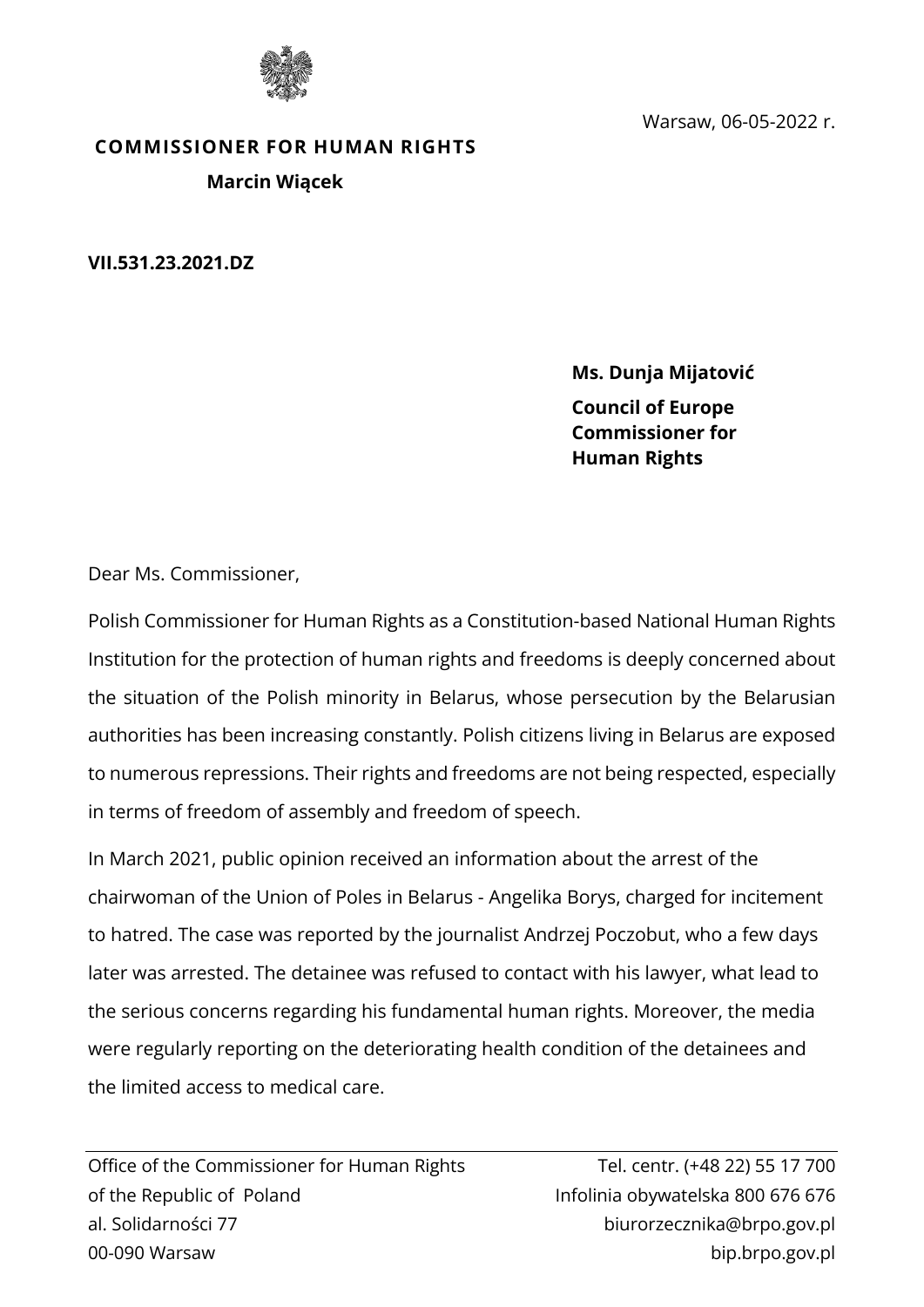On the basis of disturbing information concerning violations of detainee's rights, the Commissioner decided to undertake relevant measures and cooperate with Polish authorities – Ministry of Foreign Affairs and the diplomatic services in Belarus.

Polish diplomatic and consular services, as well as the authorities of the Republic of Poland, have taken all possible measures to secure the rights of the Polish national minority in Belarus, especially their representatives who have become victims of political repression. Consuls of the Republic of Poland in Belarus remain in constant contact with the families and lawyers of detainees, to whom they declared their support. They monitor on an ongoing basis the activities of local services.

Despite the efforts of the Polish authorities, the Belarusian side consistently refused to allow the Polish consular services to provide information about the case and to see the detained persons. What's more, the criminal proceedings were conducted at nonpublic sittings, what limit the possibility of contact with lawyers significantly.

The issue became more complicated by the difficult political relations between Belarus and Poland and the entire transatlantic community, caused by the rigged presidential elections in 2020, massive human rights violations, a wave of violent repression, and the triggered immigration crisis on the eastern border of the European Union.

It is also worth noticing that the Polish authorities, including the President, the Prime Minister and the Parliament, have repeatedly called publicly for an immediate suspension of the repression against the Polish minority and for the release of arrested. President Andrzej Duda discussed the situation of imprisoned persons with OSCE Secretary General Helga Schmid, High Commissioner for National Minorities Kajrat Äbdyrachmanow, Secretary General of the Council of Europe Marija Pejčinović Burić, President of the Human Rights Council Michelle Bachelet and President EE (currently serving as a non-permanent member of the UNSC). Meanwhile, Prime Minister Mateusz Morawiecki raised the issue during the EUCO, and Foreign Minister Zbigniew Rau at NATO and EU meetings. The actions resulted in a statement on the

- 2 -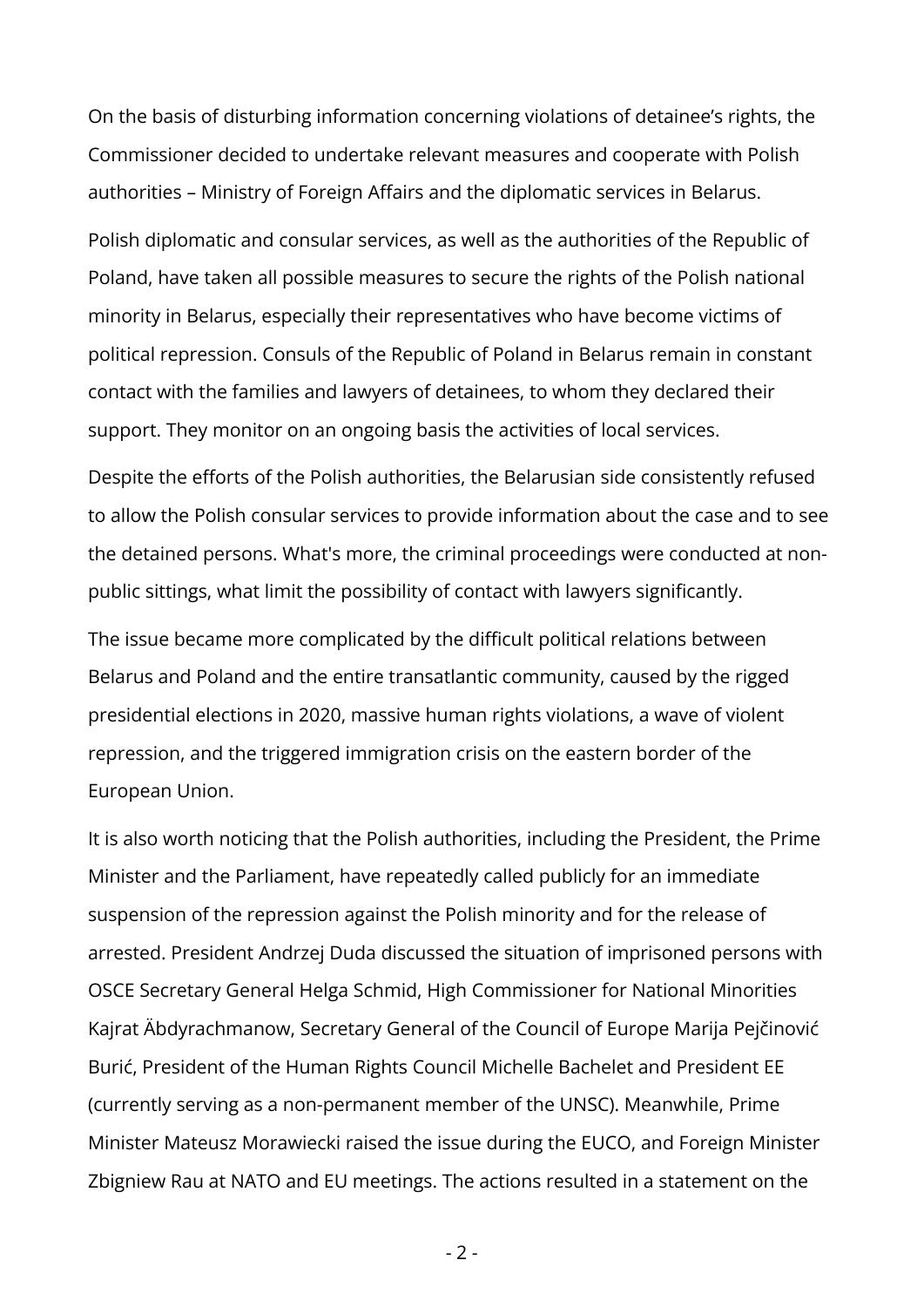persecution of Poles by the head of EU diplomacy Josep Borrel. The European Commission called on the Belarusian authorities to immediately release Angelika Borys and Andrzej Poczobut. The actions of the Belarusian authorities were also condemned by the U.S. State Department and numerous capitals of democratic countries. Polish organizations from all over the world joined the support for the repressed Poles. Statements in this case were issued by the Polish Community Council of the World, the European Union of Polish Diaspora Communities and many other organizations and Polish associations abroad.

Furthermore, to express support, on the first anniversary of the unlawful imprisonment of Angelika Borys and Andrzej Poczobut, on 8th March 2022, the Polish Parliament adopted a resolution on the release of the illegally detained, emphasizing at the same time solidarity with the compatriots persecuted by the Belarusian regime, and demanding their immediate release and respect for the rights of the Polish national minority<sup>1</sup> .

Shortly afterwards, the Polish authorities received an information about the release of Angelika Borys from a Belarusian prison. According to media reports, the release has been taken as a result of Alexander Lukashenko's personal decision. This information proves the weakness of the implemented measures and diplomatic efforts undertaken during the negotiations with the Belarusian authorities. At the same time, the release of Angelika Borys brings hope for the freedom of another detainee – Andrzej Poczobut.

The case of Andrzej Poczobut remains a priority for the Polish authorities. We strongly believe that the efforts of Polish diplomacy, the internationalization of the issue, as well as the protest of Belarusians demanding to live in dignified conditions will lead to the desired changes, including the release of Andrzej Poczobut as well as all political prisoners in Belarus.

<sup>1</sup> [https://orka.sejm.gov.pl/proc9.nsf/uchwaly/1832\\_u.htm](https://orka.sejm.gov.pl/proc9.nsf/uchwaly/1832_u.htm)